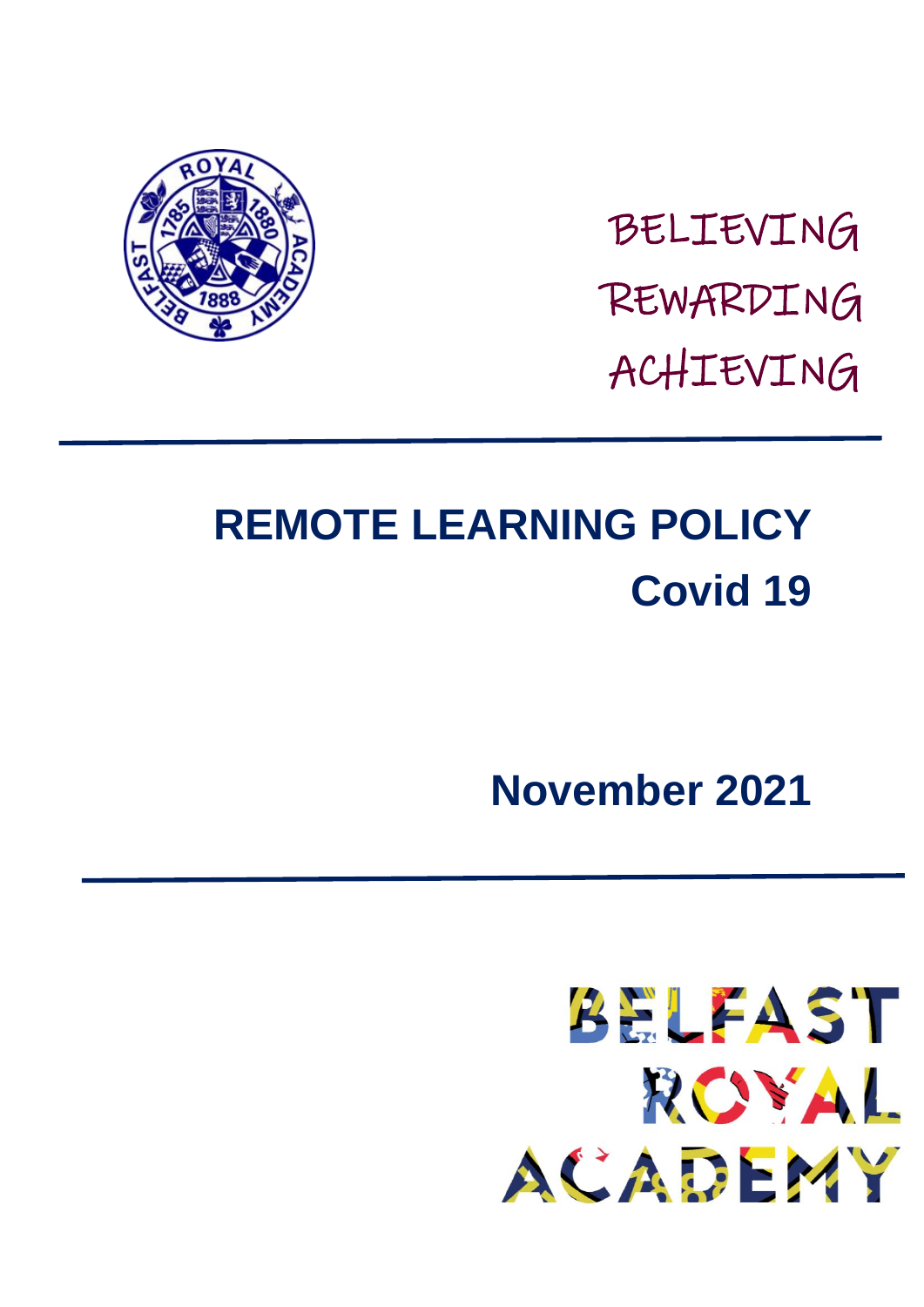| <b>Title</b>            | Remote Learning Policy - COVID 19                                                                                                                        |
|-------------------------|----------------------------------------------------------------------------------------------------------------------------------------------------------|
| Summary                 | Guidance for all stakeholders regarding: Remote<br>Learning Policy – COVD 19 for pupils and staff.                                                       |
| <b>Purpose</b>          | To ensure that all pupils, parents and staff are<br>aware of the importance of the Remote Learning<br>Policy - COVID 19 in the event of a school closure |
| <b>Operational Date</b> | November 2021                                                                                                                                            |
| <b>Review date</b>      | November 2023                                                                                                                                            |
| <b>Author</b>           | Senior Teacher (chair of the e-Learning<br>Committee)                                                                                                    |

| To be posted on School website          | Yes           |
|-----------------------------------------|---------------|
| Date and version posted (if applicable) | November 2021 |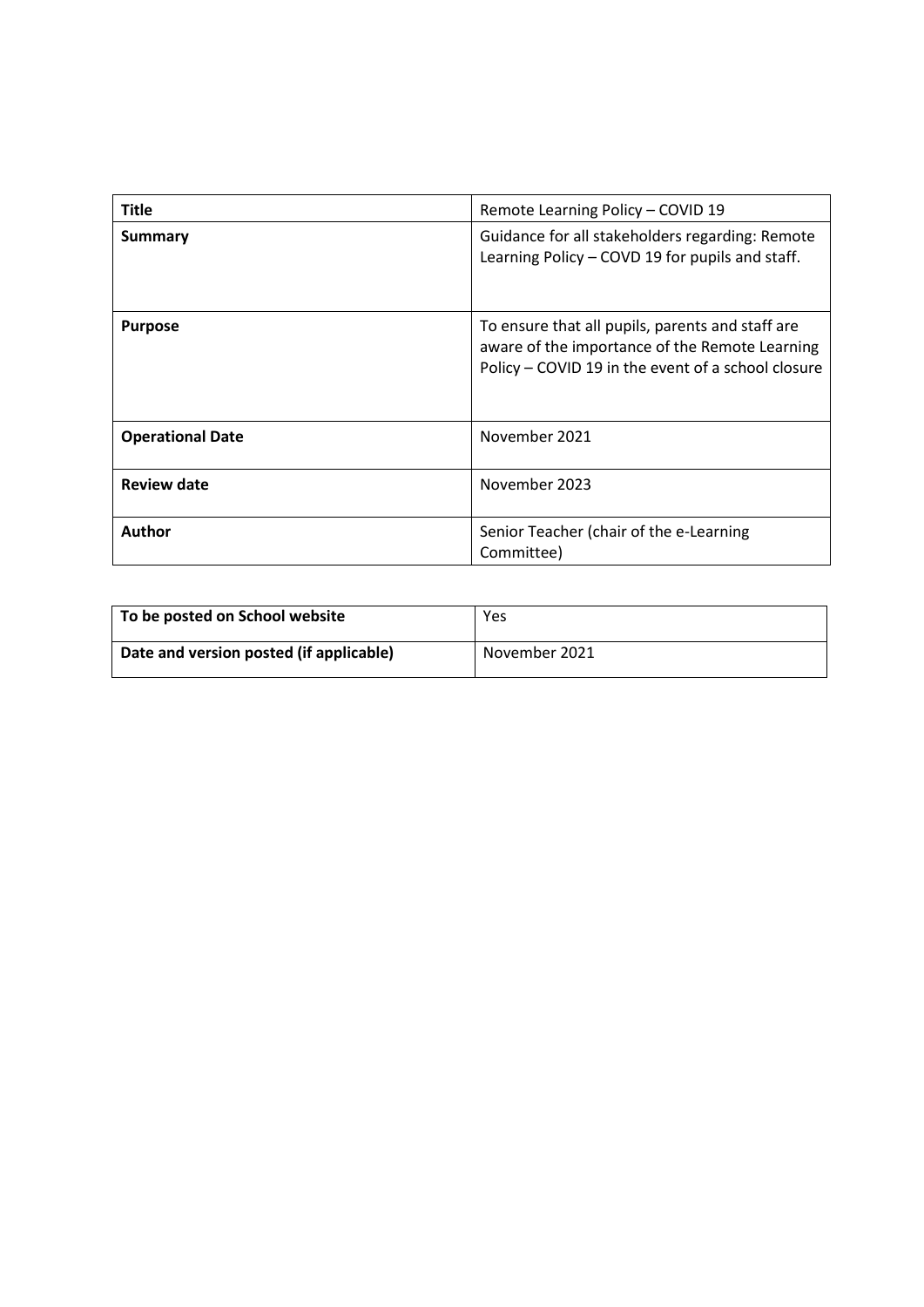## **Belfast Royal Academy - Remote Learning Policy – COVID 19**

- **1. Rationale**
- **2. Short term closure**
- **3. Long term closure**
- **4. What is expected from Belfast Royal Academy Staff**
- **5. What is expected from Belfast Royal Academy Pupils**
- **6. What is expected from Parents**
- **7. Safeguarding and Child Protection**
- **8. Pastoral care**
- **9. Support for pupils with SEN**
- **10. Pedagogy**
- **11. Appendices**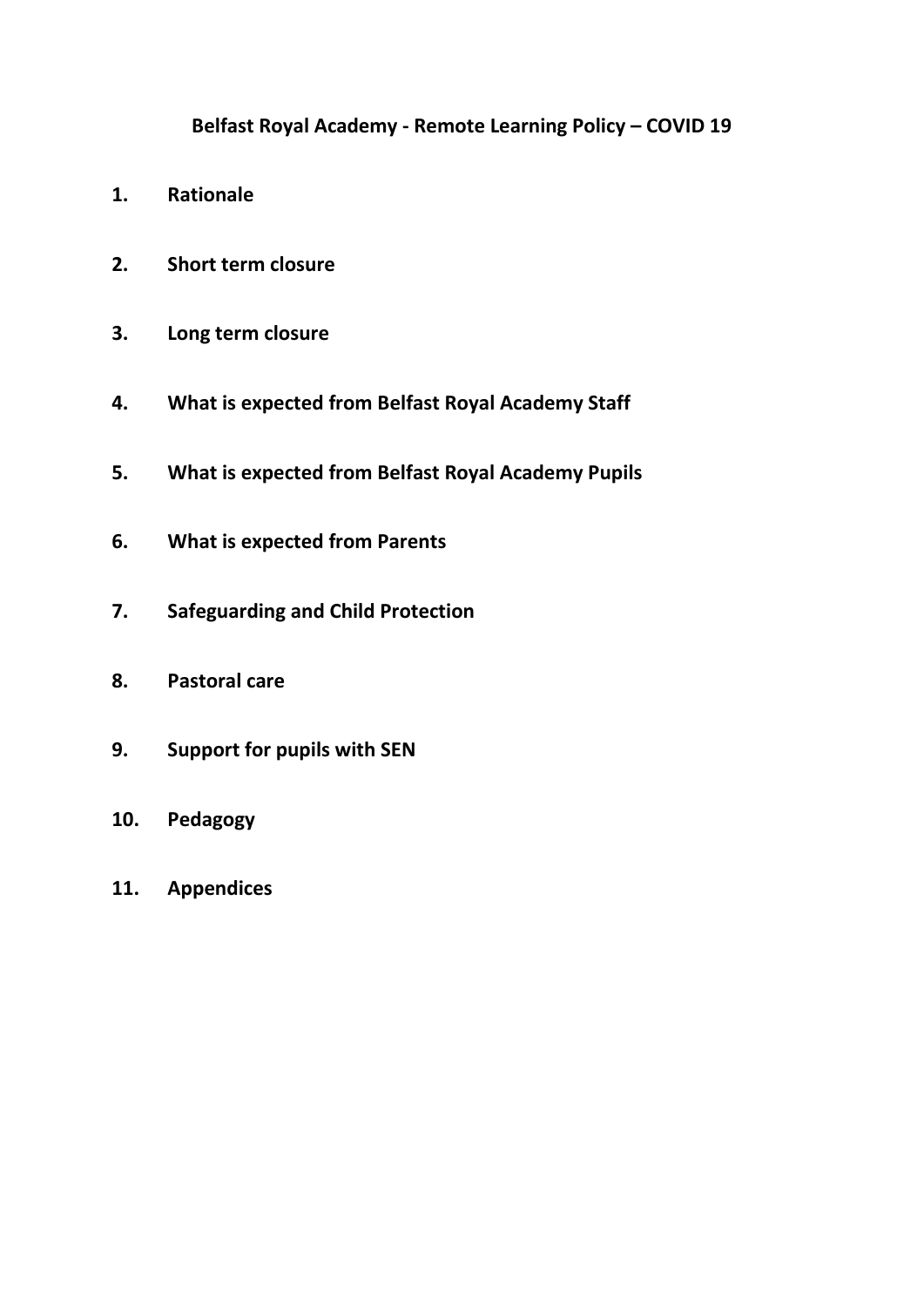## **Rationale**

In the event of a school closure, Belfast Royal Academy is committed to providing continuity of education to its learners and will do so through a process of remote (online) learning. Extensive remote learning would apply particularly in a situation in which the school is closed for an extended period of time, but a high proportion of learners and teachers are healthy, and able to work as normal from home.

Remote learning may also be appropriate in situations when learners, in agreement with the school, are absent due to COVID 19 related matters.

'Remote Learning' refers to the provision of work, teacher support, assessment and feedback from teachers to pupils in the event that normal lessons are unable to be delivered in a 'face-to face' format.

There is no obligation for the school to provide continuity of education to learners who absent themselves from school, with or without parental permission, in contravention of school or government guidance. This may apply, for example, if parents choose to take learners on holiday during term time. Similarly, this would apply if parents made the decision, without prior agreement with the school, to absent their children from school 'as a precaution', against official guidance, in the event of an outbreak of infectious disease.

#### **Individual Remote Learning**

This section of this policy applies to situations in which the school remains open and working as normal, but an individual pupil is unable to attend lessons as normal due to a period of advised self-isolation.

In this case, school work will be coordinated by the pupil's Class Teacher, as per the pupil's timetable and placed on the relevant Google Classroom.

#### **A Period of School Closure**

Belfast Royal Academy is committed to providing continuity of education for its pupils in the event of an extended school closure. While such situations are inevitably highly varied in their causes and ramifications, we will endeavour to provide continued learning for our pupils during any period of closure in one or more of the following ways:

- The provision of relevant, developmental written work for each subject area and each year group which enables pupils to make continued progress
- Regular contact from staff, with provision for pupils to ask questions of their teachers in real time or electronically
- The opportunity for pupils to have their work assessed by their teachers and receive feedback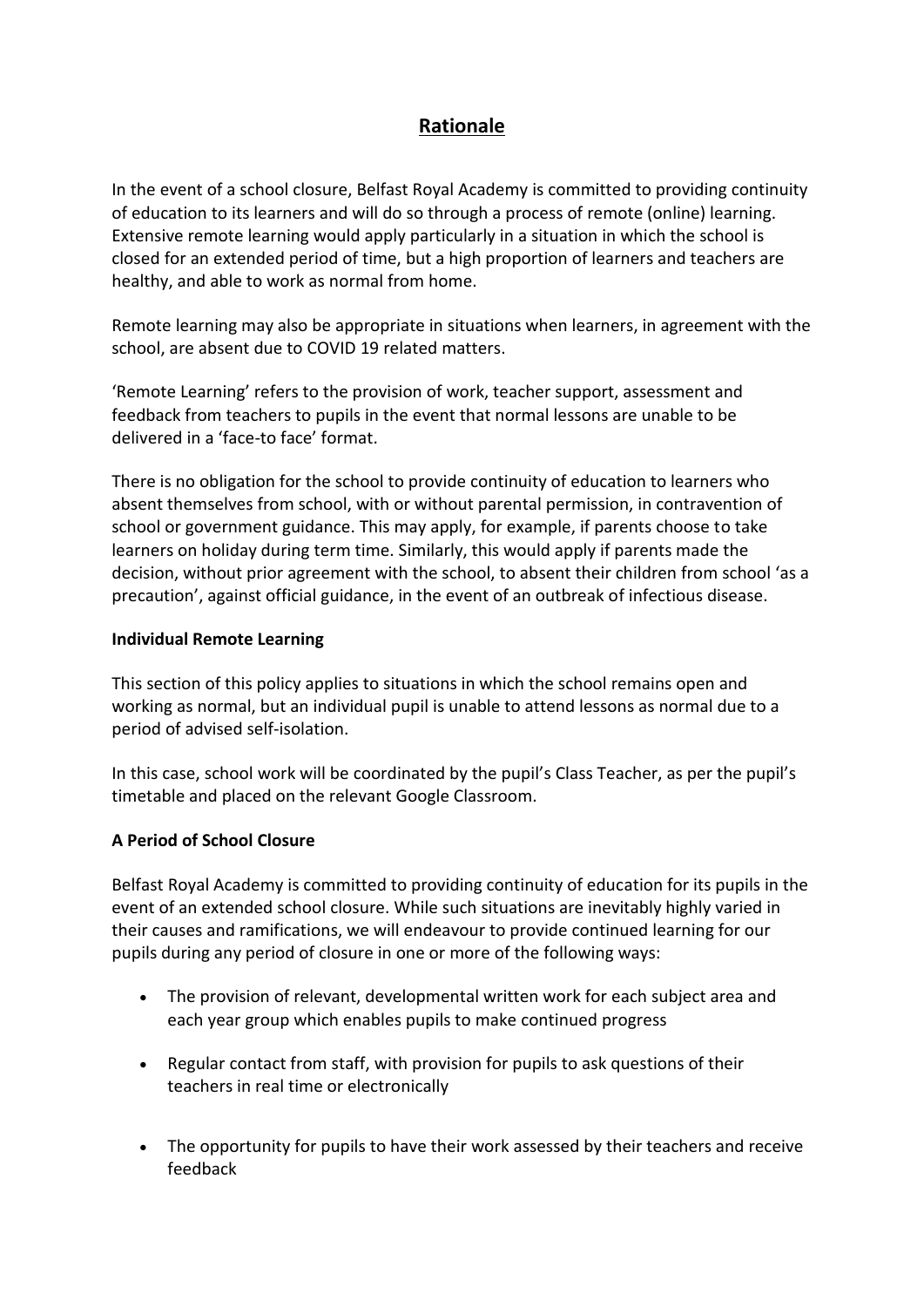Any provision of remote learning assumes that pupils and staff have access to the internet at home. All staff are provided with iPads which they can use to access any of the services by which remote learning will be provided. However, we cannot assume that everyone has access to printing facilities, so any work set and submitted for assessment will be entirely electronically set and distributed.

Work will be set, submitted for assessment and assessed through the Google Classroom online platform.

Google Classroom is a collaborative platform which allows for contemporaneous, real-time communication and sharing of resources between teachers and their classes. Every member of the Belfast Royal Academy School community has access to Google Classroom, via the G Suite network. Pupils will be expected to participate in live sessions if they are asked and able to. Pupils will be expected to have their cameras switched on. Live sessions can be particularly helpful as they can help communication, with learners able to respond to teachers' questions (and ask them) via the conversation functionality in Google Meet, or by posting a question via a private comment in a Google Classroom assignment.

Pupils are provided with a school email address and this must be used for all sign in to Google Classroom, as per the IT Acceptable Use Policy. There will be no facility for parents/guardians or learners to provide their own email addresses for use; due to safeguarding reasons. Similarly, parents and guardians should not use the Google Classroom platform to communicate with members of staff.

The extent to which different methods of instruction are employed is likely to be determined by the length of any school closure and the ability of both learners and teachers to participate in remote learning. The School reserves the right to vary the range of methods used to provide remote learning tasks, feedback and interaction, based on the particular circumstances of any closure and based on our experience.

#### **Live sessions**

Academic subject areas may also arrange for teaching teachers to deliver content in a 'live' manner (either by text or audio and/or visual means). There is no expectation of teachers to carry out live lessons, but there is a minimum expectation that teachers will 'connect' with classes either by a pre-recorded video, pre-recorded welcome or a live welcome.

Live lessons delivered via Google Meet is a much more intense experience for both pupils and staff; therefore, the lessons will be shorter and the teaching strategies will be varied.

#### **Assessment**

Providing timely and helpful feedback is a cornerstone of good teaching and learning, and whilst this may be more challenging with remote learning, teachers will endeavour to provide regular feedback to learners on pieces of work that they are required to submit. Under normal circumstances, not all pieces of work are formally assessed by teachers and this would continue to be the case should the school employ remote learning.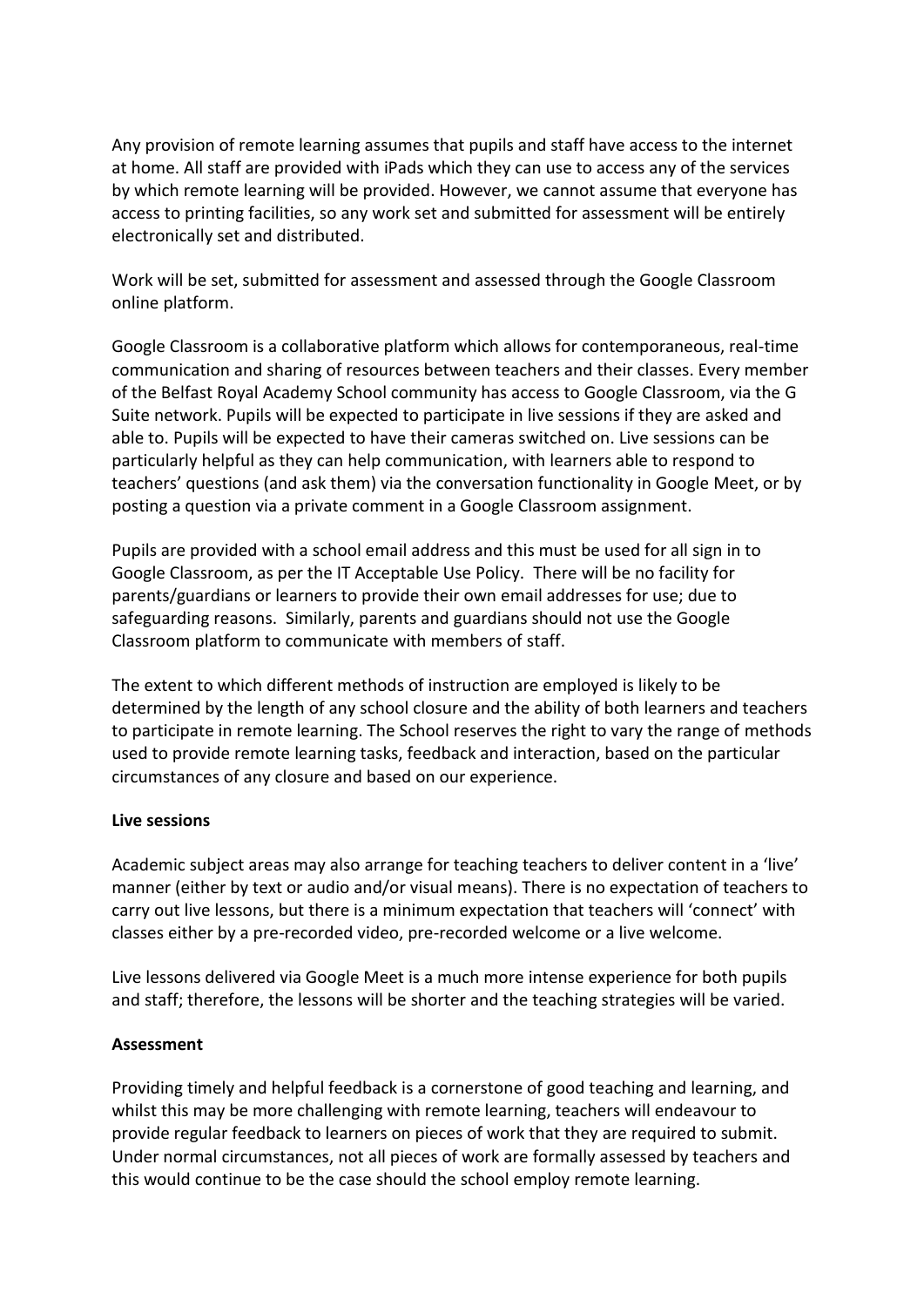Given the nature of the tasks, the type of feedback teachers can provide may not have the same format as marking an exercise book. Teachers are encouraged to ensure, when they set assessed work, that it is designed in such a way that meaningful feedback may be provided.

Possible methods may include:

- Providing whole class feedback rather than feedback on individual pieces of work this is an effective way of providing feedback, supported by findings from educational research
- Using the "Comments" function in Google Classroom
- Sending a private comment in Google Classroom to pupils with specific feedback / targets
- Feedback via another website / piece of software
- Using the Google 'Question' function

## **Short term closure**

For non-consecutive, short-term closures (up to a five working day period), departments will set tasks via dedicated pages in Google Classroom. At least one task will be set for each year group in each subject. Where possible, this will be designed to last an equivalent amount of time as that subject's lessons and homework times during one calendar week.

## **Long term closure**

In the event that the school is closed for longer than 5 working days, we will move to a model by which academic departments will set work for classes via Google Classroom as per the school timetable, supported by contact with teachers.

The school reserves the right to vary the methods described, in the light of developing situations surrounding the reasons behind any closure.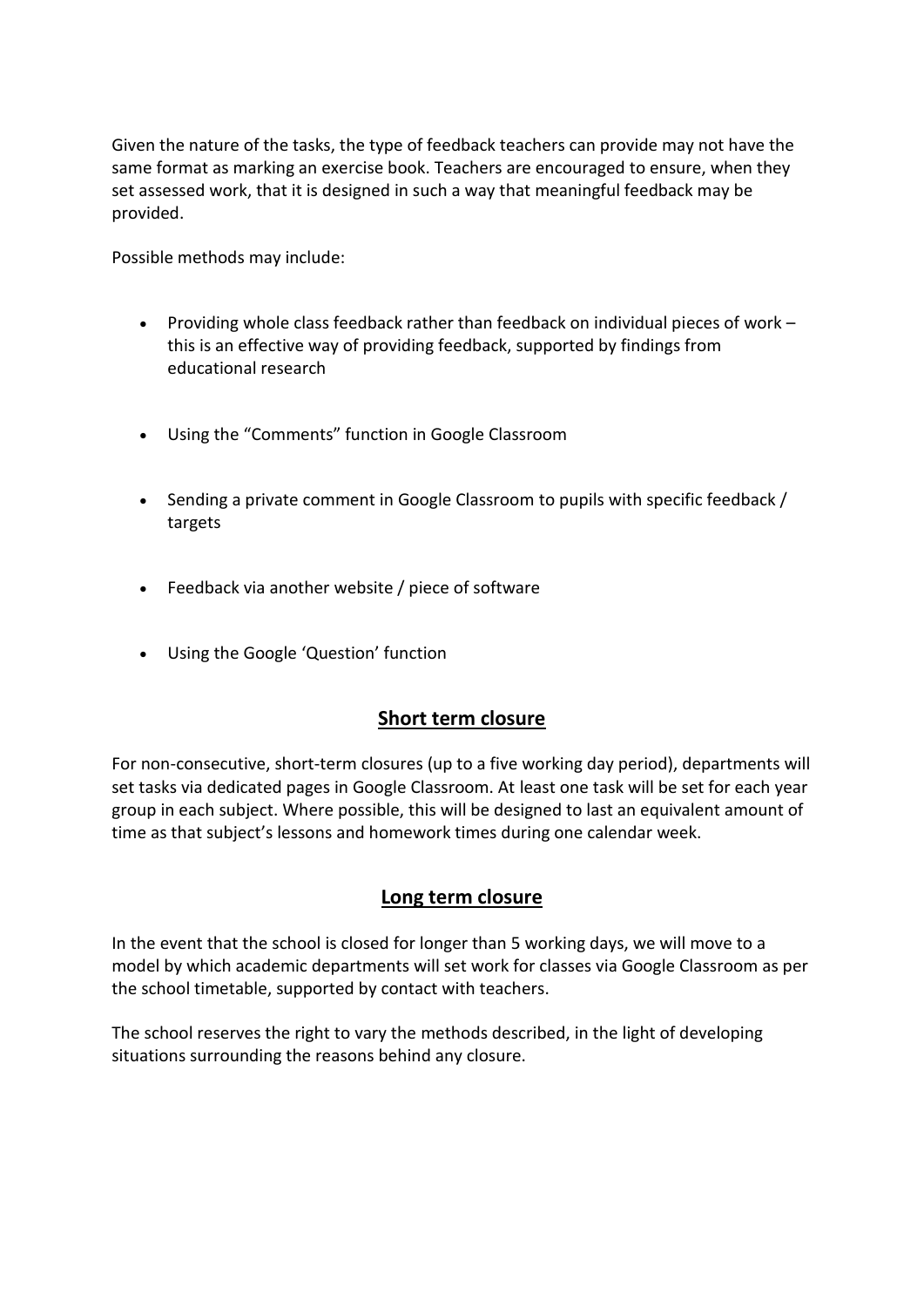## **What is expected of Belfast Royal Academy staff**

Belfast Royal Academy has an expectation of how teachers should interact with pupils during a long term period of remote learning.

As a minimum, pupils should expect to:

- Hear the teacher's voice at the start of each lesson to help the pupils stay connected.
- Receive live teaching or a link to a video made by their teacher or a colleague, or sourced from on-line resources.

Teachers should ensure they have effective internet and telephone connectivity at home. If this is not available for any reason, teachers should inform the Principal as soon as possible.

The setting and assessment of remote learning tasks will take place in accordance with school and subject area policies. Under normal circumstances, subject areas take different approaches to the setting and assessment of learners' work. For example, the frequency of substantive task set, and the regularity of written assessment provided. Subject area policies will be applied in the event of remote learning.

In order to provide a consistent approach, Subject Leaders are responsible for overseeing the nature and frequency of tasks set and assessed within their subject areas. All teachers should pay due care to the nature of tasks set, so that learners have a range of activities to complete at home and are not exclusively working on a screen. Teachers are responsible for providing constructive feedback to their learners in a timely manner.

In the event a teacher is unwell during a period of remote learning, it becomes the responsibility of the Subject Leader to ensure work is set for her/his classes.

Teachers should be available to contact parents if needed, by email or telephone. Where possible, staff should use telephone facilities in school, but if they choose to contact a parent from a personal device they should dial 141 before the number to ensure that their own number is kept anonymous. Parents are encouraged to answer 'withheld' telephone numbers during school hours.

In order to ensure teachers are able to perform the minimum expectations outlined above; the school have provided a range of training resources that teachers should access in the **Staff ICT Training - Google Classroom**. Teachers should ensure that they have looked through specific instructions and watched video walkthroughs. If teachers require support with any aspects of remote learning, they are encouraged to consult their Subject Leader or the Senior Leadership Team.

Unless there are extenuating circumstances, teachers will be expected to be contactable remotely by colleagues and learners (via Google Classroom). Teachers should also ensure their communication with learners does not encourage unhelpful work habits. All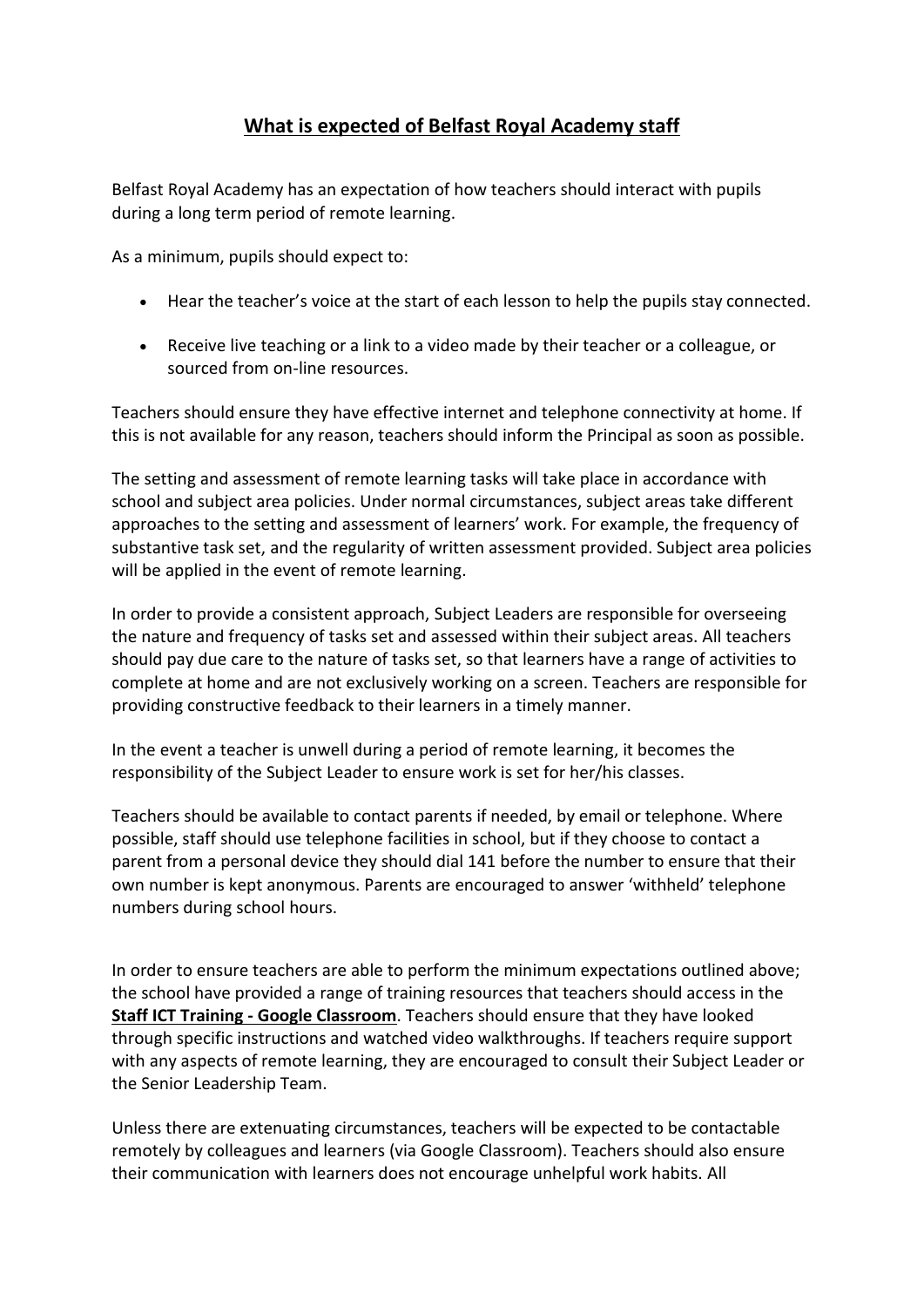communication should take place during usual office hours, with no expectation for colleagues to read or respond to emails after 3.10pm, although responses should be made to electronic messages within one working day in normal practice. For those who are on part-time contracts, communication is expected only on the days on which they would usually work.

Communication must always occur via official school channels, and not through personal accounts or other websites.

- Email using school info@bfsra account only
- Google Classroom

**Contact between pupils and staff through personal telephones or personal email accounts, using third-party messaging software or video conferencing software (e.g. WhatsApp, Skype etc.), is strictly prohibited.**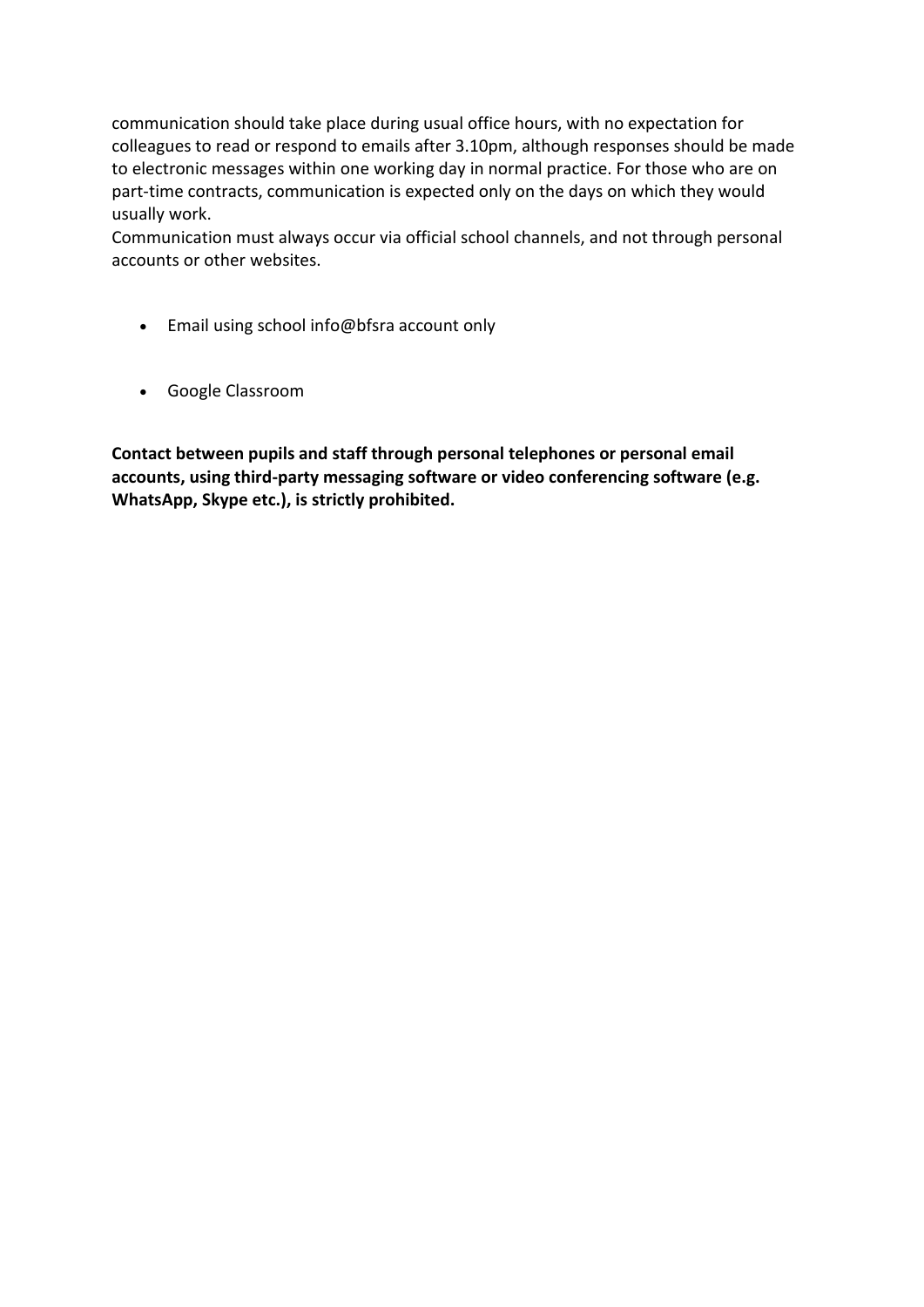## **What is expected of Belfast Royal Academy pupils**

Pupils must behave as they would in class.

They must not:

- Unmute during a Google Meet, unless asked to, to pose a relevant question
- Share their screen during a Google Meet unless asked to do so
- Use the chat function with other pupils during a Google Meet
- Share their Google Classroom or Google Meet code with anyone outside of their class

#### They must:

- Be dressed appropriately
- Have their camera switched
- Be working from an appropriate location
- Understand that they will have to follow their school timetable, including attending assemblies

The lessons will be held in accordance with the Belfast Royal Academy *Positive Behaviour Policy*. The same tiered approach will apply as it would if the lesson was taking place in the school building.

Pupils are expected to work on tasks during the week in which they are set.

Pupils are encouraged to take part in the live sessions that are available if they are well enough to do so. If a pupil does not have access to an appropriate digital device AND/OR is unable to access Wi-Fi from home, the parent/guardian should contact school in the first instance and ask to speak to the Principal or any of the Vice Principals.

Assuming they are well enough to work, pupils are expected to:

- Complete all work set for them and promptly submit work which is requested for feedback. Check for Google Classroom notifications regularly and read and respond to communication from the school
- Pupils are expected to uphold the same standards of conduct and behaviour during live online lessons as they would be expected to in school. This includes but is not limited to:
	- Ensuring appropriate language is used in Google Meet comments, and that any comment is on-topic and relevant to the task in hand
	- Ensuring full engagement with the tasks in hand, including submission of any required work by the deadline that has been set
	- Ensuring that clothing is appropriate, following the same guidance as a normal "non-uniform" day in school
	- Ensuring that they are participating in 'Live' sessions in a central area of their home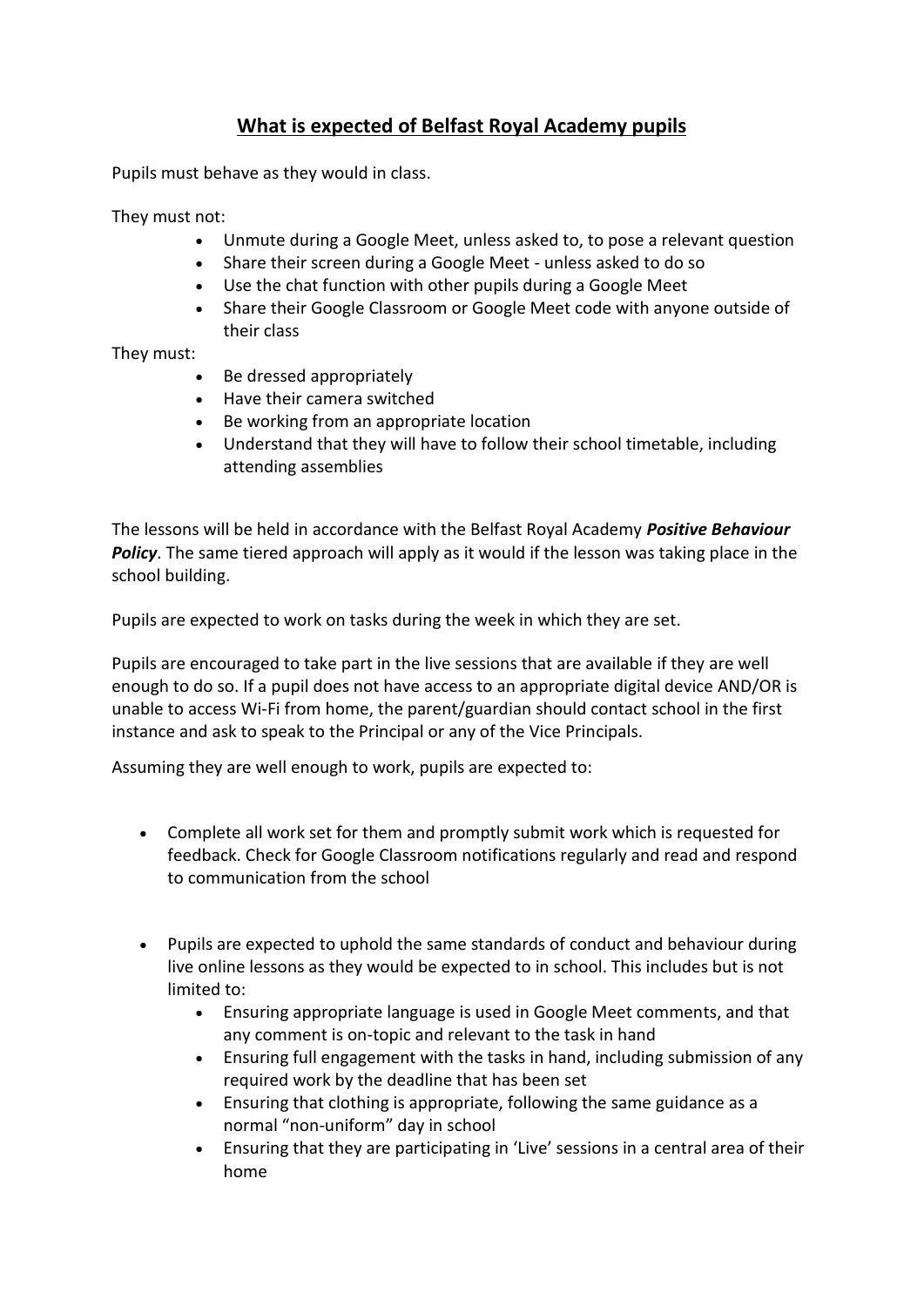## **What is expected of Parents**

Parents are expected to:

- Encourage their child to use the Google Classroom and Google Meet, appropriately and as if they were in school
- Encourage their child to keep up to date with their work
- Ensure their child takes regular breaks and not encourage their child to work excessively long hours on their school work
- Ensure their child asks for support if they need it
- Get in touch with their child's teacher if there are any difficulties
- Ensure their child practices safe online activities

Parents are expected not to:

• Screenshot or copy any of the materials provided by Belfast Royal Academy, or share on any social media platforms

## **Safeguarding and Child Protection**

During any period of school closure, the Safeguarding and Child Protection Policy still applies in the event of remote learning being employed by the School, as does the Staff Code of Conduct and the IT Acceptable Use Policy. Any live contact between pupils and staff must only take place through official school channels. This includes emails from pupils to teachers, which should only be sent from a pupil's @c2ken.net email address.

If a parent has a safeguarding concern, they should contact the safeguarding team – **safeguarding@belfastroyalacademy.net**

## **Pastoral care**

In event of a school closure, the primary responsibility for the pastoral care of a pupil rests with their parents / carers. However, Heads of Year should check with their Year Group on a regular basis via a telephone call. Heads of Year will be expected to pass on feedback to the Senior Leadership Team, particularly if there are concerns or a lack of communication.

Belfast Royal Academy is committed to providing exemplary pastoral care, and this will continue during any period of school closure or remote learning. During such periods, communication regarding pastoral care remain open; pupils can contact the Pastoral Care team using the email address info@bfsra for the attention of their Head of Year, as the subject header. The school counsellor will also be available for consultations and to provide support to the pupils. There will be a weekly assembly for all pupils.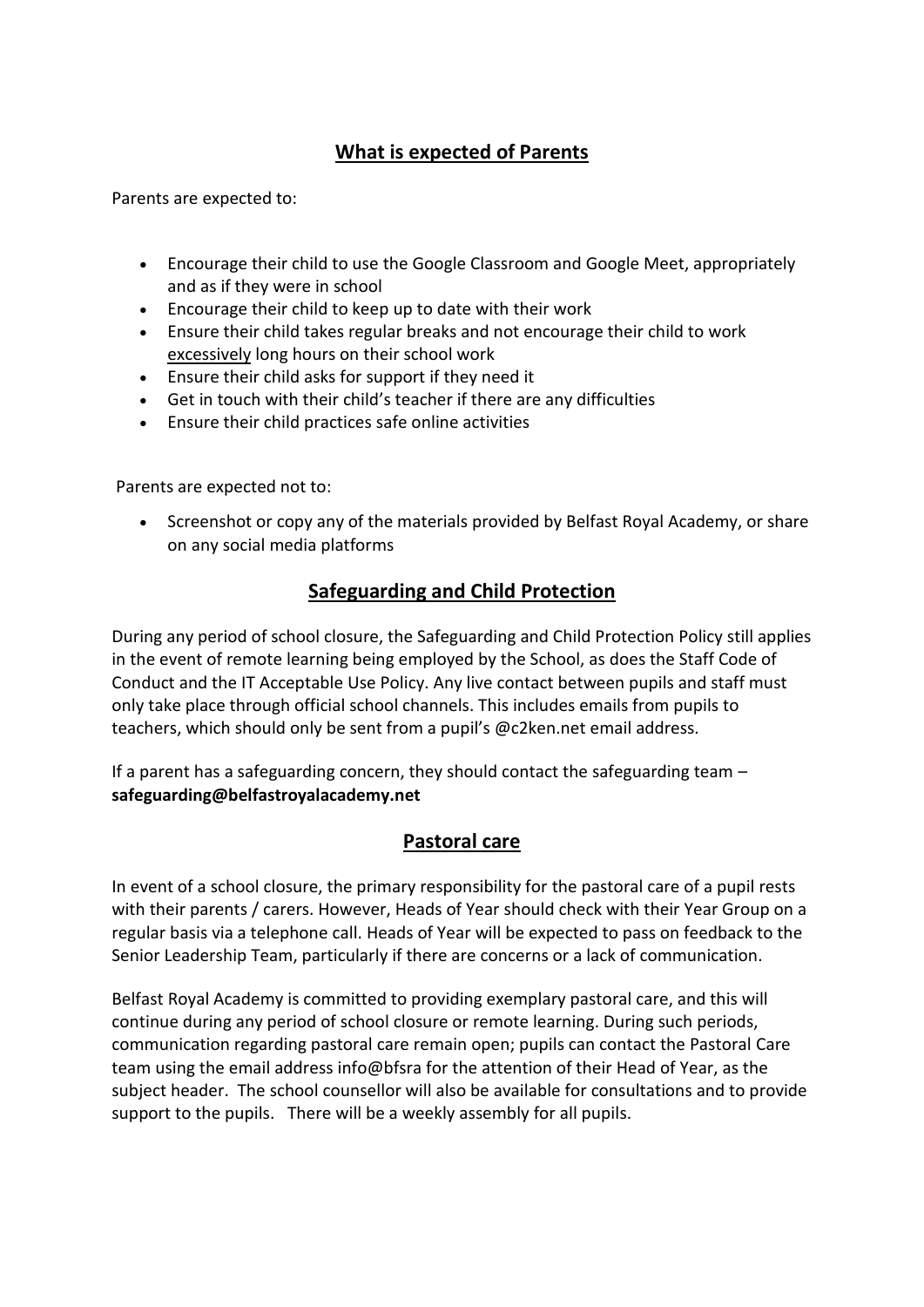## **Support for pupils with SEN**

The SENCo and Assistant SENCo will maintain contact with pupils by emailing or phoning parents/learners and will feedback pressing information to teachers if required. Parents should make contact with the school SENCo if there are particular issues so that these may be addressed in a timely manner.

Classroom Assistants should log onto the Google Meet lessons as per the school timetable.

## **Pedagogy**

Each area of learning should have a priority of - key knowledge, understanding and skills Before planning our remote learning approach, it is important that we look to our pedagogical considerations first and foremost. Questions will need to be considered such as what are the learning outcomes for our students? What are the core elements of our curriculum and what is essential that will require a teacher led approach? The technological considerations will come after.

Key pedagogy will need to remain the focus of any remote learning approach:

- Clear Learning Objectives and Success Criteria communicated to students
- Clear links to Schemes of Work within each department
- Linking to prior learning
- Synchronous and asynchronous approaches to learning, to cope with numerous children learning at the same time in one household
- Adjustment from existing practice to engaging remote learning tasks
- Introducing new materials in manageable chunks
- Stretch and Challenge for all students
- Use of the full range of Assessment for Learning strategies
- Use of feedback / model answers returned as quickly as possible
- Having clear goals and high expectations
- Avoidance of cognitive overload
- Embedding knowledge and skills in the long term memory
- Appropriate support in place for our learners
- Online learning tasks should last approximately 30-45 minutes
- Offer the chance for pupils to collaborate in group discussions, where possible

Planning for learning will take these into account with a view to ensuring continuity of learning.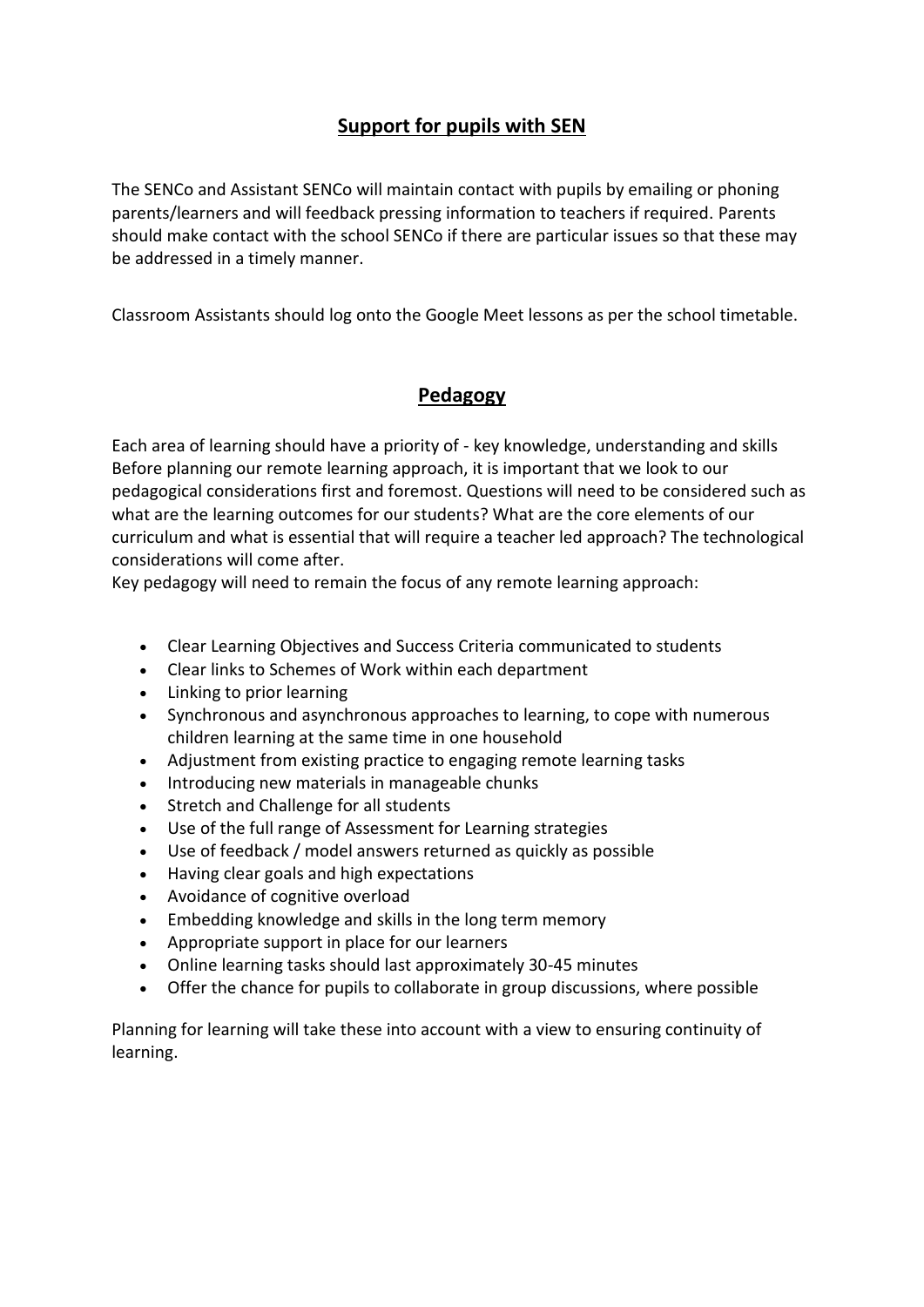Belfast Royal Academy has a 3 strand approach to the use of technology to aid, augment and enhance the learning process.

- $\bullet$  Strand 1 Use of Google Classroom
- Strand 2 Use of Recorded materials
- $\bullet$  Strand 3 Use of Google Meet

#### **Learning & Teaching strategies**

Remote learning can be used in a number of ways to enhance the learning. Some strategies are as below. Home learning can also include paper-based activities. This is not an exhaustive list and the strategies used should be in-line with whole school practice of high quality learning and teaching.

#### **Remote Learning**

- Watch video clips
- Inquiry based research
- Read about a topic
- Summarise text/ Cornell note taking
- Pre-recorded audio lesson
- Mind Maps
- Brain storming

#### **Follow on from face to face lessons**

- Quizzes
- Answer questions / past paper questions
- Complete booklets
- Complete practical write ups
- Redraft/ upgrading work
- Respond to teacher feedback
- Online collaborative work
- Mind maps
- Revision activities such as revision cards
- Reading
- Research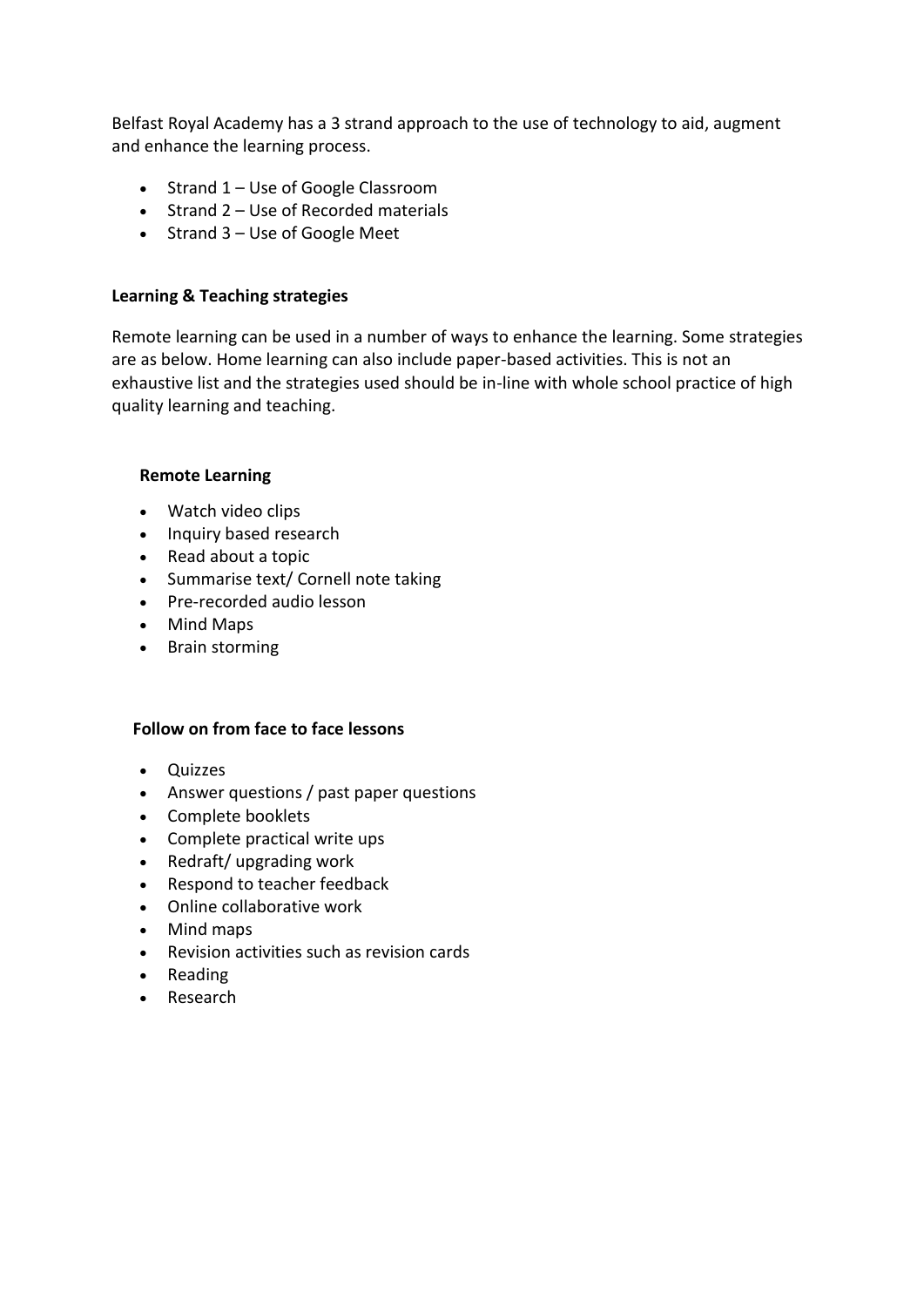#### **Remote learning – pupil provision**

#### **Form 1-3**

- Google Classroom
- Scheduled work set
- Assignments / uploaded work
- Explain Everything tutorial videos / iPad screen record videos
- Online videos from a reputable resource bank
- Live or pre-recorded welcome to the class
- Google Meet live teaching with classes

#### **Form 4**

- Google Classroom
- Scheduled work set
- Assignments / uploaded work
- Explain Everything tutorial videos / iPad screen record videos
- Online videos from a reputable resource bank
- Live or pre-recorded welcome to the class
- Google Meet live teaching with classes

#### **Form 5**

- Google Classroom
- Scheduled work set
- Assignments / uploaded work
- Google Meet live teaching with classes
- Explain Everything tutorial videos / iPad screen record videos
- Online videos from a reputable resource bank
- Live or pre-recorded welcome to the class

#### **L6-M6**

- Google Classroom
- Scheduled work set
- Assignments / uploaded work
- Google Meet live teaching with classes
- Explain Everything tutorial videos / iPad screen record videos
- Online videos from a reputable resource bank
- Live or pre-recorded welcome to the class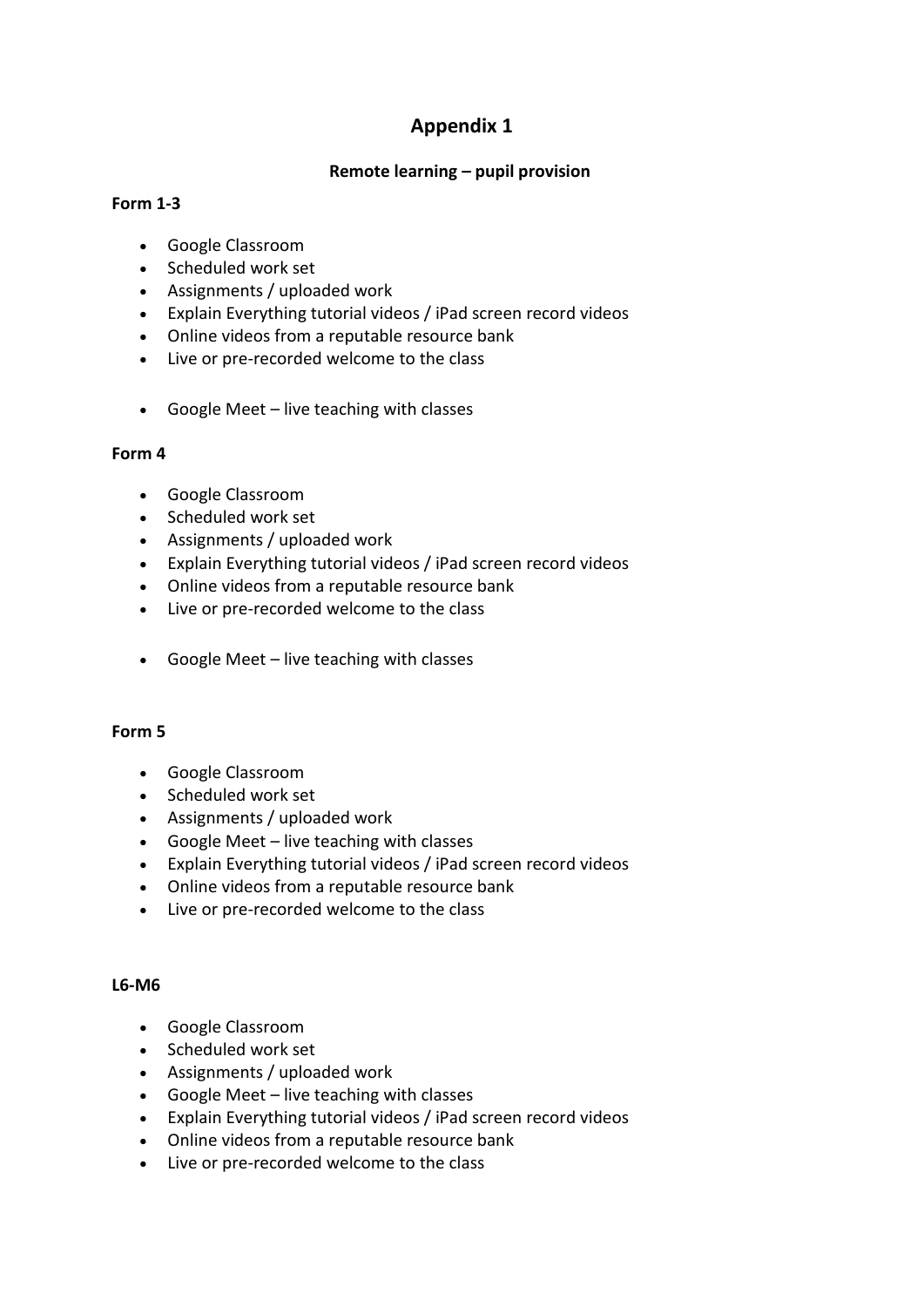#### **Staff Guidance – Google Meet**

*With any digital platform there will be risks. In order to manage these risks, you must follow the guidance below:*

- **Only use the video Icon to facilitate a Google Meet** Do not post a video meeting link into your Google Classroom, this can be used by the pupils when you are not on a call. You should reset the link at the end of each call.
- **Microphones**  you cannot mute participants in a Google Meet, you must instruct the participants to ensure that they are muted during the teaching session, and only unmute when requested.
- **Ensure that the 'people' in the Google Classroom are @c2ken.net participants** If someone tries to join your Classroom and isn't logged in your class, you should remove them immediately. The 'people' section of your Classroom should be cross referenced with your SIMS roll.
- **Screen sharing** Any participant in a Google Meet can share their screen. At the beginning of each lesson you should warn the pupils that they mustn't share their screen unless they are directed to do so.
- **Screen sharing security**  When sharing your screen, consider what the other participants will be able to see e.g. files, images, browsing history. Never ask for, or share personal information, including contact details during the session. You should also switch off the annotations function which will prevent other pupils drawing on the screen.
- **In call messaging**  Any participant in a Google Meet can send in call messages. At the beginning of each lesson you should warn the pupils that they mustn't message unless they are directed to do so.
- **Background**  Ensure your background and the pupil's background is neutral, free from distractions and any inappropriate or identifiable information. Do not use virtual backgrounds at any stage throughout the meeting.
- **Communication**  Comments in Google Classroom should be turned on. Pupil should be encouraged to ask their teacher questions via the private comments function of a Google Classroom assignment.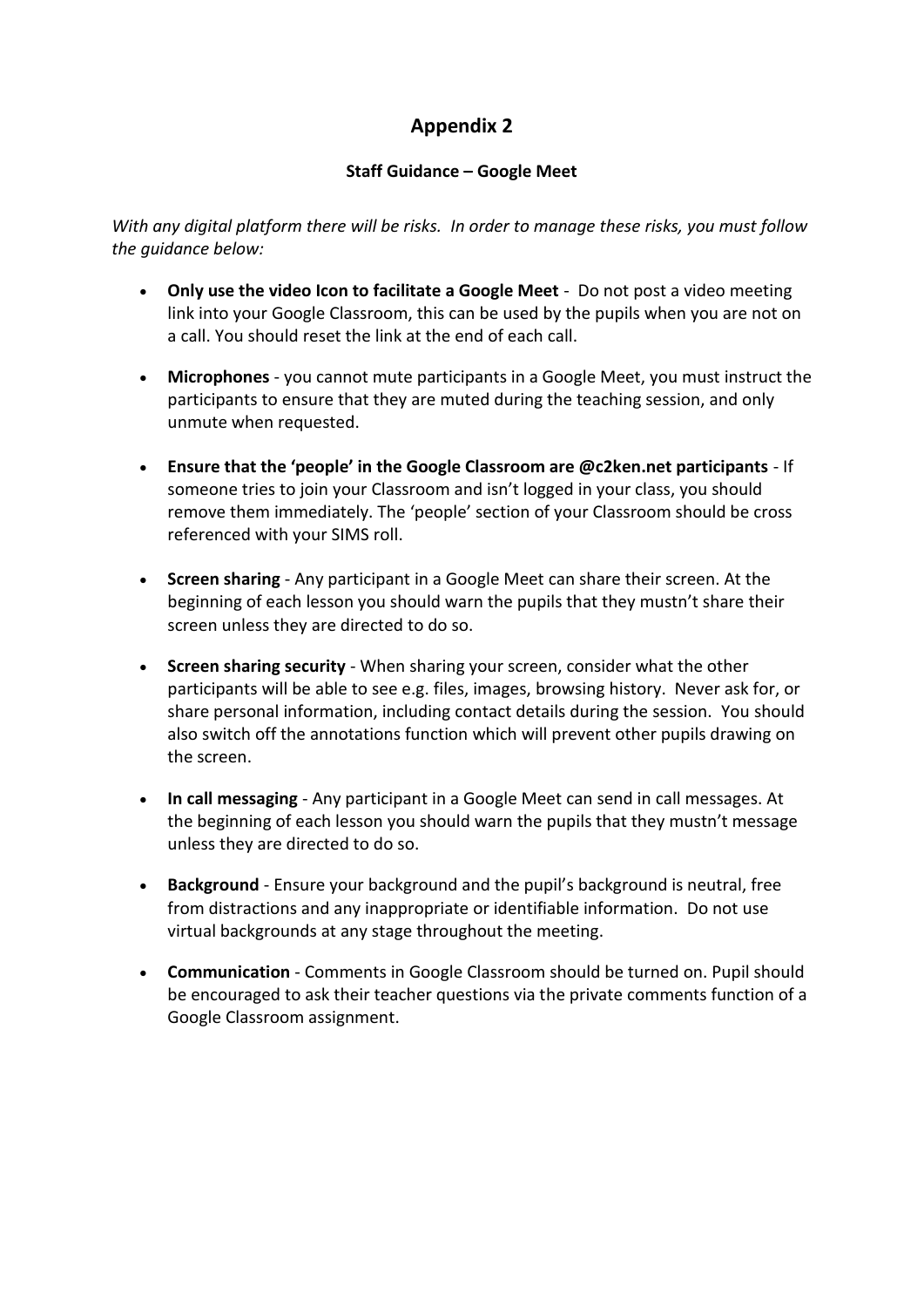#### **General Advice**

- Advise pupils in your Google Classroom of the date and time of the Google Meet. Begin the Google Meet five minutes before the stated time. You must ensure that you are the **last person** left in the Google Meet and that after you end the call, you reset the meeting link.
- For your first class, set aside some time to introduce your pupils to Google Meet and ensure that they are able to connect their audio and video.
- Give an agenda or plan for each class. This gives pupils a clear idea of how the class will progress, what will be covered, and the activities in which they will engage in.
- Discuss online etiquette and expectations of the pupils.
- Utilise Whiteboard apps such as 'Notability', 'Explain Everything' or 'Jamboard' to annotate a shared document. This will let your pupils engage with your documents, screen or images.
- Take time to promote questions, comments and reactions from your class. Allow pupils the time to become familiar with the various functions which are available on Google Meet such as, muting/unmuting and screen share (when appropriate).
- You can also allow pupils to be the presenter and share projects with the class. This allows your pupils to show what they are working on while practising their presentation skills. It also allows pupils to hear from one another.
- Look at the camera to create eye contact with your pupils. This helps to create a more personal connection while teaching over video.
- Speak as if you're face-to-face with the class while ensuring you're at the appropriate distance from the microphone for the best audio experience.
- When delivering a presentation, sharing images, files or video, give your pupils a moment to open or take in what you've shared.
- Embrace the pause. Take a moment after the end of your comments and allow for pupils to engage before continuing on.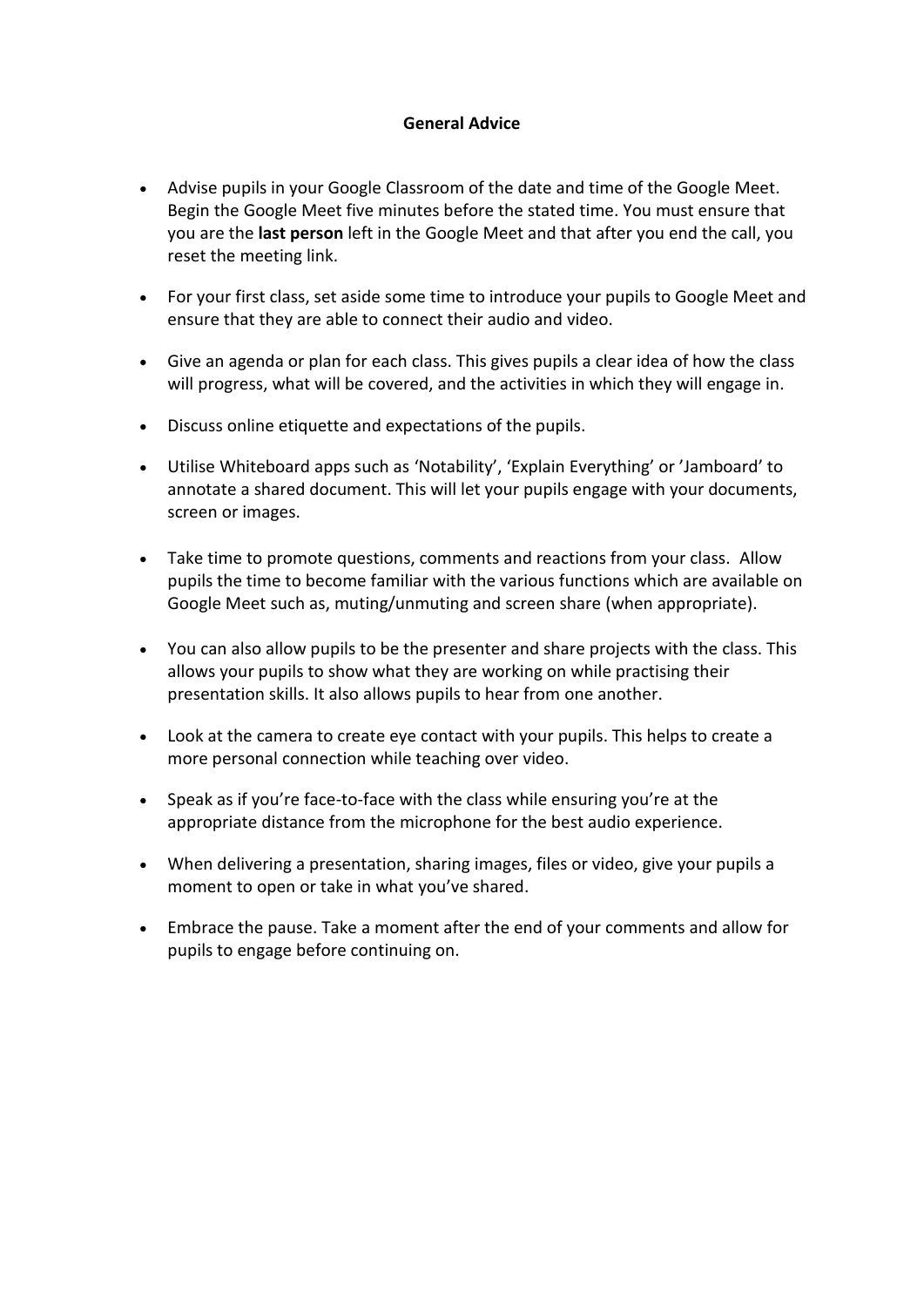#### **Things to Remember**

- You should be in an appropriate inside venue.
- You should be dressed appropriately.
- You must sign in using your @c2ken.net school password.
- Do not share the Google Meet link with anyone.
- Ensure your background is neutral, free from distractions and any inappropriate or identifiable information.
- Do not use virtual backgrounds at any stage throughout the lesson.
- Any behaviour which is deemed to be inappropriate should be reported immediately to the relevant Key Stage Leader. The Key Stage Leader will make contact with a parent/guardian following the meeting and make it very clear that their son/daughter will be removed from all subsequent meetings if there is any repeat of inappropriate behaviour.

#### **Staff procedure for online learning**

#### **Google Classroom**

All departments to create a generic Google Classroom for Form 1 - M6. Each member of staff should also have an individual Google Classroom for each timetabled class.

Each Generic year group Google Classroom should have at least the following areas:

- Specification(Link)
- Past Papers (Link)
- Workbooks (Complete year)
- Homework upload section
- Video resources

Teachers should show pupils how to navigate the subject area of their examination board website.

#### **Staff preparation for online learning**

All teachers should ensure that they know the passcode to their school iPad and that it is charged and working correctly.

Staff should be aware that if they download any confidential school files from 'My School' to their home computer that they mustn't save them, this could be a breach of GDPR.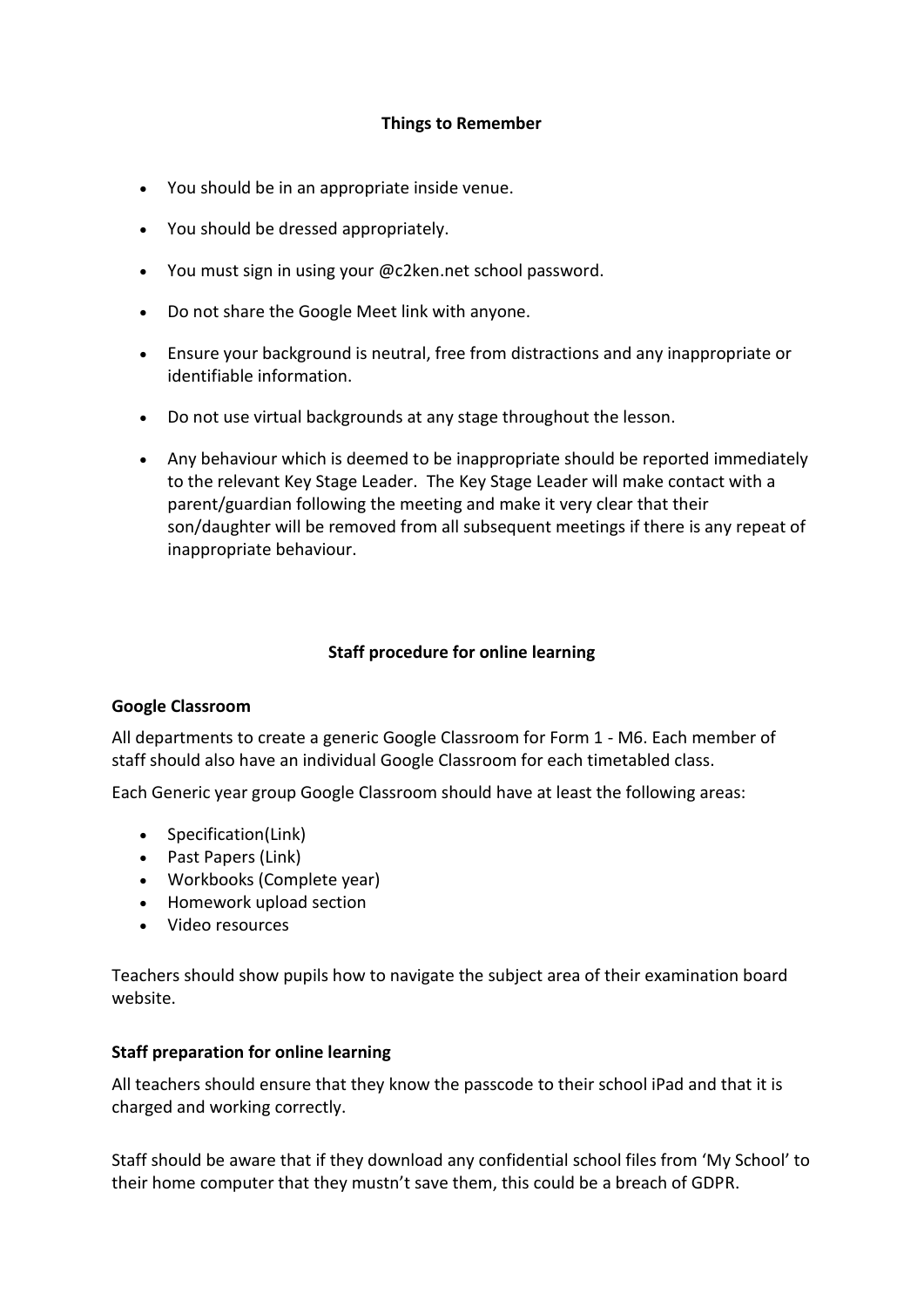## **Belfast Royal Academy - Online Learning pupil guidance**

To ensure that pupils can access Google Classroom at home, they **must** be logged into Google using their @c2ken.net domain name.

This is accessible in the top right hand corner of the Google home screen (see below)

If you are having problems with an aspect of Online Learning, please email info@bfsra.belfast.ni.sch.uk using the subject title **online learning problems**

#### **Google Classroom guidance - November 2021**

1. How to Join a Google Classroom.

[https://support.google.com/edu/classroom/answer/6020297?hl=en&ref\\_topic=9049977](https://support.google.com/edu/classroom/answer/6020297?hl=en&ref_topic=9049977)

1. How to set work set for a class.

[https://support.google.com/edu/classroom/answer/6020284?hl=en&ref\\_topic=9050121](https://support.google.com/edu/classroom/answer/6020284?hl=en&ref_topic=9050121)

1. How to work with a document that has been assigned to you.

[https://support.google.com/edu/classroom/answer/9073815?hl=en&ref\\_topic=9050121](https://support.google.com/edu/classroom/answer/9073815?hl=en&ref_topic=9050121)

1. How to answer a specific question set in Google Classroom.

[https://support.google.com/edu/classroom/answer/6020296?hl=en&ref\\_topic=9050121](https://support.google.com/edu/classroom/answer/6020296?hl=en&ref_topic=9050121)

1. How to turn in work set in Google Classroom.

[https://support.google.com/edu/classroom/answer/6020285?hl=en&ref\\_topic=9050121](https://support.google.com/edu/classroom/answer/6020285?hl=en&ref_topic=9050121)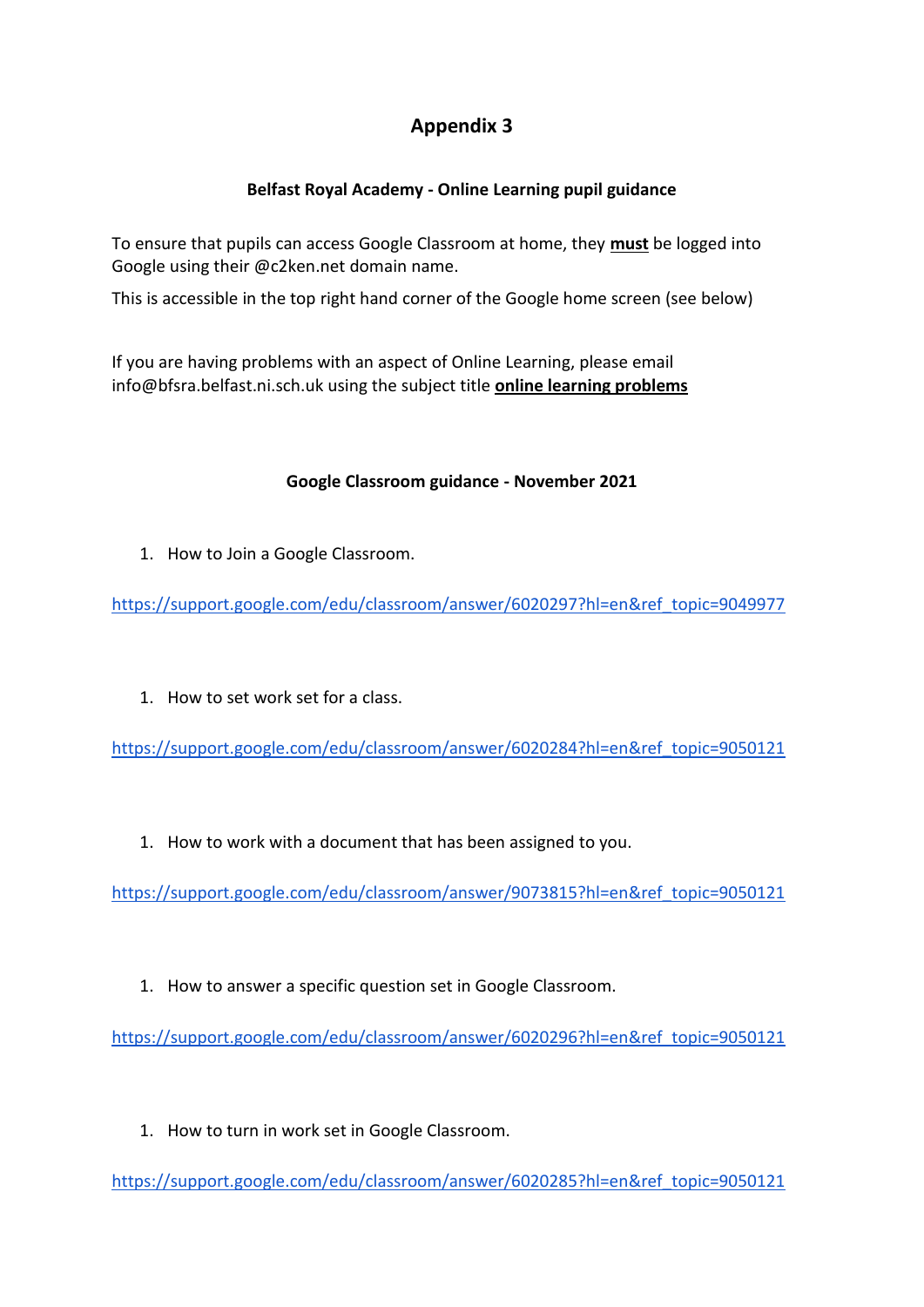#### **Belfast Royal Academy guidance to pupils for maintaining wellbeing during periods of [remote learning.](https://www.ksw.org.uk/remote-learning-5-top-tips-from-kings-worcester/)**

#### **Keep connected with others**

Maintaining friendships and relationships with loved ones is important for your mental wellbeing. Think about how you can stay in touch with friends and family while you are staying at home – by phone, messaging, video calls or social media – whether it's people you usually see often or connecting with old friends.

Lots of people are finding the current situation difficult, so staying in touch could help them too.

#### **Talk about your worries**

It's normal to feel a bit worried, scared or helpless about the current situation. Remember: it is ok to share your concerns with others you trust – and doing so may help them too.

#### **Look after your body (your physical wellbeing is important too)**

Our physical health has a big impact on how we feel. At times like these, it can be easy to fall into unhealthy patterns of behaviour that end up making you feel worse.

Try to eat healthy, well-balanced meals, drink enough water and exercise regularly.

You should try and perform one form of exercise a day – like a walk, run or bike ride. But make you keep a safe 2-metre distance from others. There are lots of home workouts available for free on YouTube if you're looking for some inspiration.

#### **Do not stay glued to the news**

Try to limit the time you spend watching, reading or listening to coverage of the outbreak, including on social media, and think about turning off breaking-news alerts on your phone.

You could set yourself a specific time to read updates or limit yourself to checking a couple of times a day.

Use trustworthy sources – such as GOV.UK or the NHS website – and fact-check information from the news, social media or other people.

#### **Carry on doing things you enjoy**

If we are feeling worried, anxious, lonely or low, we may stop doing things we usually enjoy.